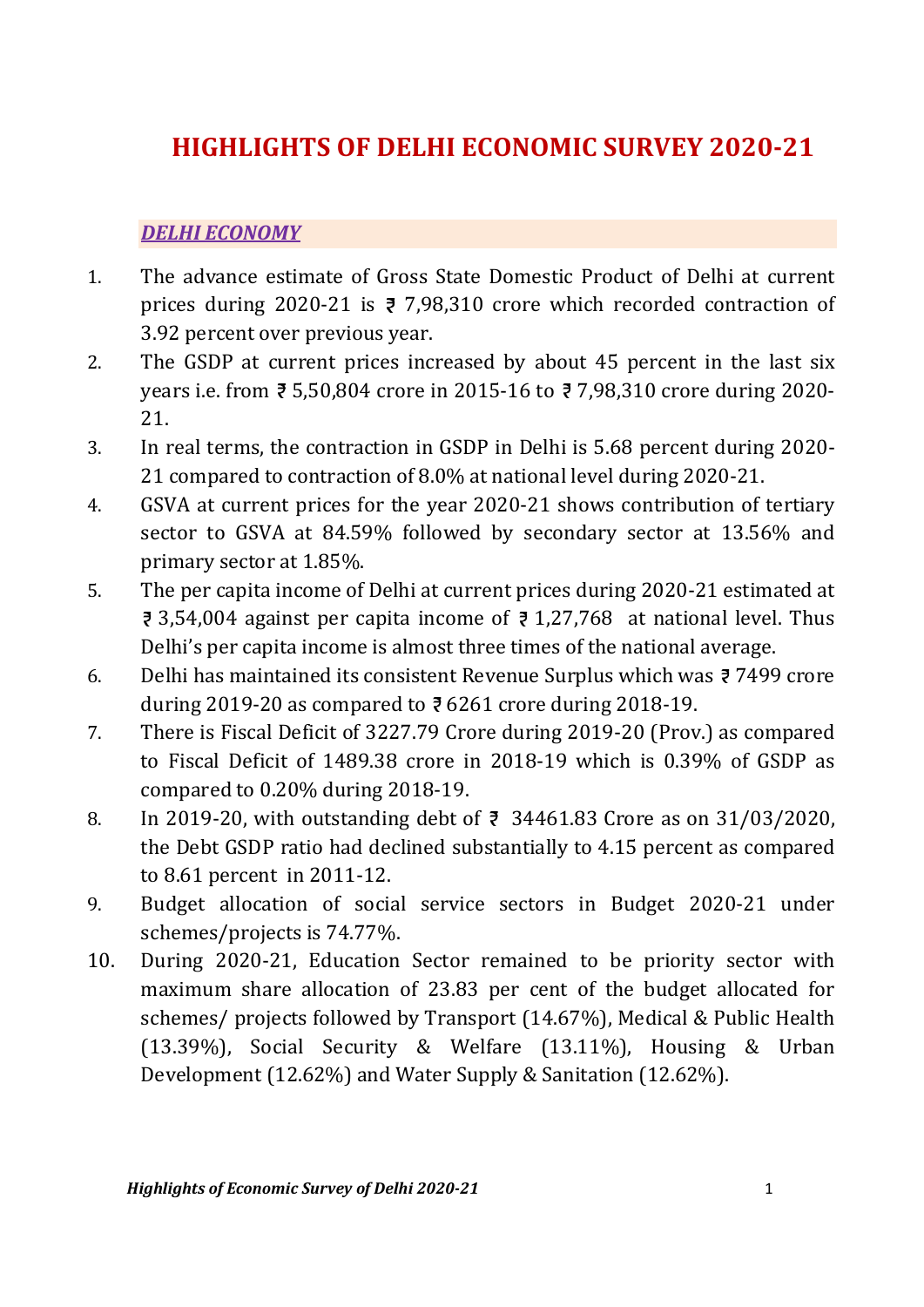## ENVIRONMENT & FOREST AND AGRICULTURE

- 11. Forest and tree cover area has been increasing steadily since 1997. The forest and tree cover area increased to 324.44 sq km in 2019 increasing thereby the share of forests in the total area to 21.88 per cent.
- 12. Delhi has the second-highest tree cover as a percentage of the total geographical area among states.
- 13. Massive tree plantation drive was conducted during 2020 involving 19 greening agencies, eco-clubs and RWAs for plantation of 30.08 lakh tree saplings. In addition to this, 5.57 lakh seedlings have been distributed among public. Government of NCT Delhi has exceeded the target of 15.2 lakh projected by Government of India.
- 14. The total gross cropped area in Delhi increased to 43500 hectares in 2019- 20 which was 36445 hectares during 2011-12.
- 15. Delhi Government has used the bio-decomposer technology for crop residue decomposition by spraying the solution of Bio-decomposer in 1935 acre area of four districts of Delhi i.e. North, North-West, South-West & West.

TOURISM, POWER AND INDUSTRY

- 16. Manufacturing sub-sector is the major contributor in the secondary sector in the economy of Delhi. The income from manufacturing has increased from  $\bar{z}$ 18907 crore in 2011-12 to 32364 Crore as per Advance Estimate 2020-21.
- 17. Delhi ranked on the top in the country in Sustainable Development Goal (SDG)-9 i.e. "Inclusive Sustainable Industrialization, Foster Innovation" as per the assessment made by NITI Aayog in its report on SDG India Index 2.0.
- 18. Under the scheme Business Reform Action Plan, Delhi has ranked  $12<sup>th</sup>$  in 2019 among 36 states/UTs.
- 19. Approx. 30.74 lakh (28.12%) Foreign Tourist Arrivals (FTAs) has been recorded in Delhi during 2019
- 20. During the period 2010-11 to 2019-20, the number of consumers of electricity in Delhi increased from 40.47 lakh to 61.68 lakh.
- 21. Aggregate Technical & Commercial (AT&C) losses in Delhi reduced from 52% in 2002 (pre-reform era) to 8.37% in 2019-20.
- 22. Peak demand increased from 5846 MW in 2015-16 to 7409 MW in 2019-20.
- 23. All the grid connected solar projects have contributed to nearly 193 MW of power in Delhi till January 2021.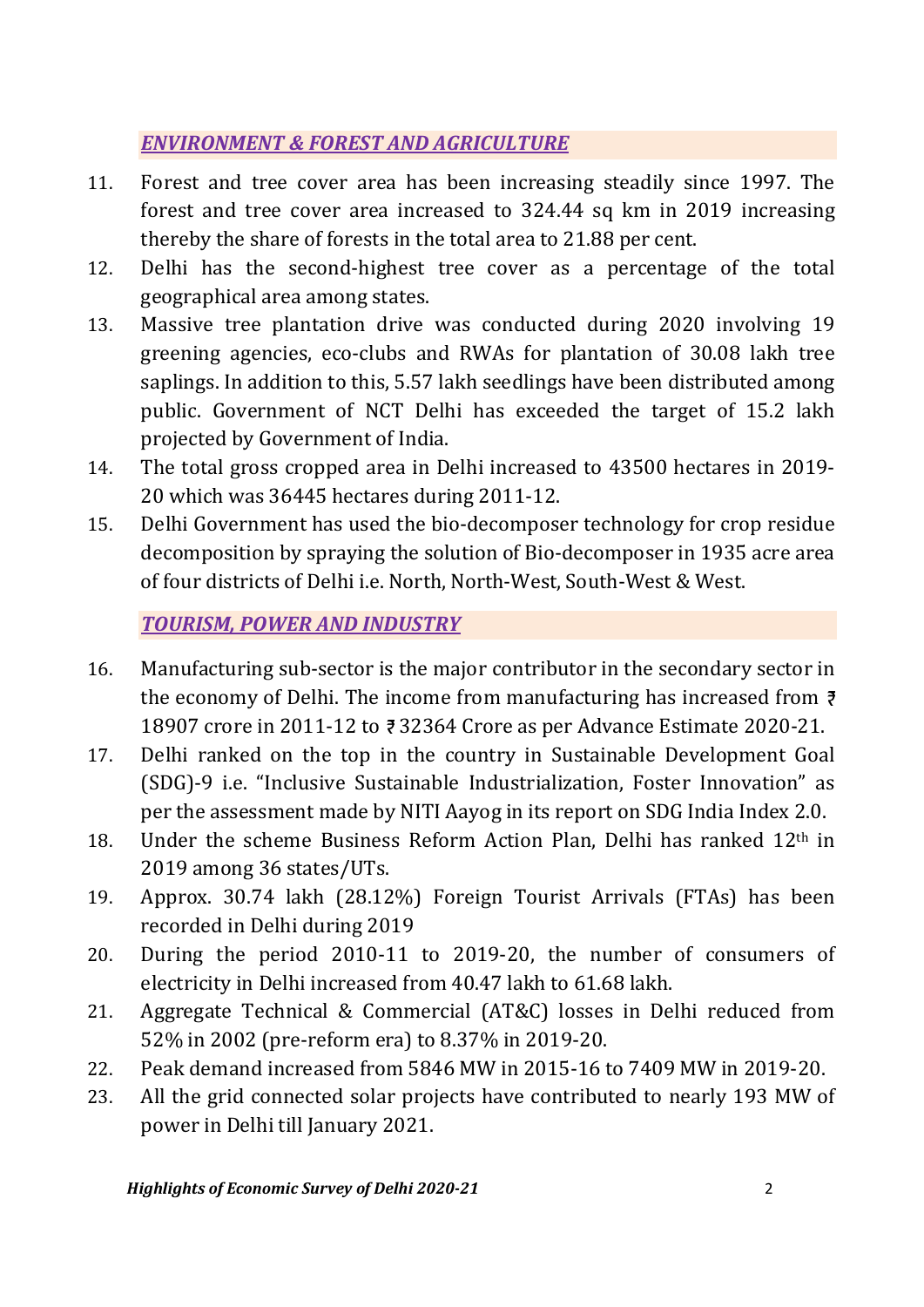24. The total installed capacity of renewable energy in Delhi is 249 MW (Solar 193 MW + Waste to Energy 56 MW) as on 31.01.2021.

#### **TRANSPORT**

- 25. Public transport in Delhi has two major components viz. bus transport and metro rail. The daily average passenger ridership in DTC was 33.31 lakh and 17.71 lakh in Cluster buses during the year 2019-20.
- 26. The average daily line utilization in Delhi Metro was 50.64 lakh during the year 2019-20. Govt. of NCT of Delhi approved all six corridors of the metro Phase-IV project.
- 27. The total number of motor vehicles on road in NCT of Delhi as on 31st March 2020 was 118.92 lakh, showing 4.40 per cent growth from the previous year.
- 28. There are 87 numbers of flyovers at various places in Delhi. The construction of Flyover at Shastri Park and Seelampur has been completed and opened to traffic in October 2020.
- 29. DTC with 3762 buses on 448 city routes and 7 NCR routes is the largest public transport entity in the NCR. Besides this, 2910 buses are in operation under cluster scheme.
- 30. Common Mobility Cards and Automatic fare collection system through ETMs have been implemented in all DTC and Cluster Buses.
- 31. 8111 marshals in DTC and 2809 marshals in Cluster buses were deployed for women safety and security as on 19.11.2020.
- 32. "Delhi Electric Vehicle Policy" with the aim to bring about a material improvement in Delhi's air quality has been approved. The policy targets 25% share of Electric vehicles in all new vehicle registrations by 2024.
- 33. The free travel facility for women in DTC/ Cluster buses has been given by GNCTD from 29.10.2019. During 2019-20, 10.58 crore free trips in DTC and 8.72 crore free trips in cluster buses were made by women passengers.

## HOUSING AND WATER SUPPLY

- 34. The Delhi Government ensured free lifeline water of up to 20 kilolitres to every household having metered water connection and around 6 lakhs consumers have been benefited under this scheme since its inception.
- 35. GNCTD has been able to provide the regular water supply to the un-served and under-served areas and has covered 1571 (87%) unauthorised colonies.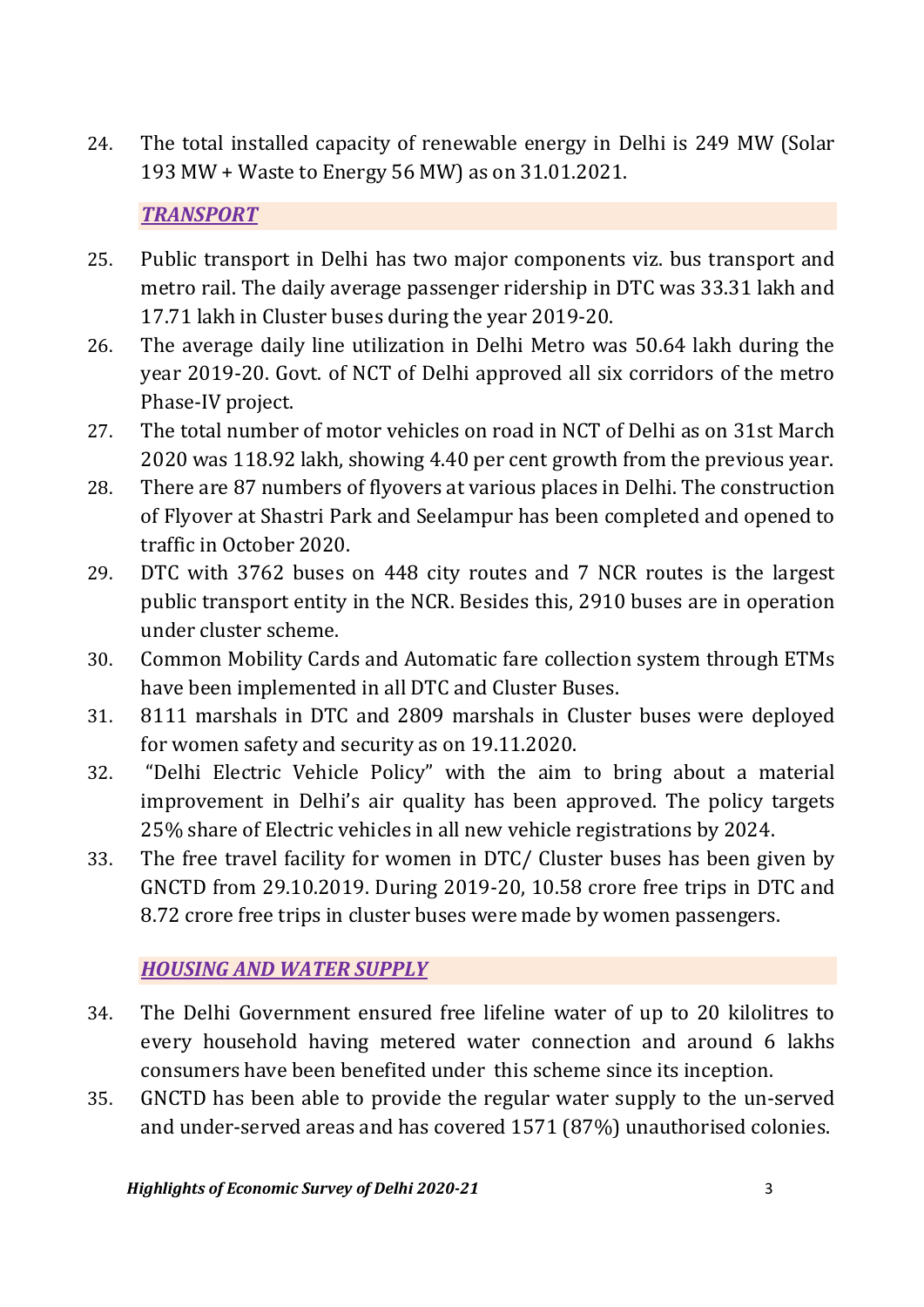- 36. About 93% households of Delhi now have access to piped water supply.
- 37. DJB has a total water treatment capacity of 916 MGD as on 31st March, 2020 with 12 Water Treatment Plants.
- 38. Delhi Jal Board has increased sewage treatment capacity of 597 MGD as on 31st March, 2020
- 39. A comprehensive redevelopment plan has been prepared for maintaining the original heritage character and to improve the environment in the walled city area through Shahjahanabad Redevelopment Corporation.
- 40. Solid waste of 10,650 MTPD is collected and transported to three landfill sites and processing plants. Approximately 55% of the total generated waste is processed through Waste to Energy and Waste to Compost plants.
- 41. DUSIB is operating and managing 205 Night Shelters to provide shelter to absolutely shelter less population.

#### **EDUCATION**

- 42. Delhi Govt. has a total of 1230 government and government-aided schools in Delhi, which is 21.61% of the total schools running in Delhi.
- 43. The share of enrollment in government and government-aided schools was 37.18% of total enrollment of all schools in Delhi during 2019-20.
- 44. The Gross Enrolment Ratio in Primary Education in Delhi was 120.15 % as compared to 101.25% at all India level in 2018. The Net Enrolment Ratio of Delhi was 100% as compared to 89.14% of National Average at primary level.
- 45. The gender gap in literacy in Delhi has declined moderately over the years from 12.62 per cent in 2001 to 10.1 per cent in 2011.
- 46. As per State Budget Analysis Report of RBI, the Govt. of NCT of Delhi has highest budgetary allocation of 23.2 % in the education sector among all states in 2020-21 (BE).
- 47. Happiness Curriculum has been implemented in all Govt. schools of DoE and approx.7.95 lakh students have been benefitted during 2019-20.
- 48. Delhi Skill and Entrepreneurship University has been set up to promote quality education in skill education to address the challenges of developing trained and employable human resource for national growth.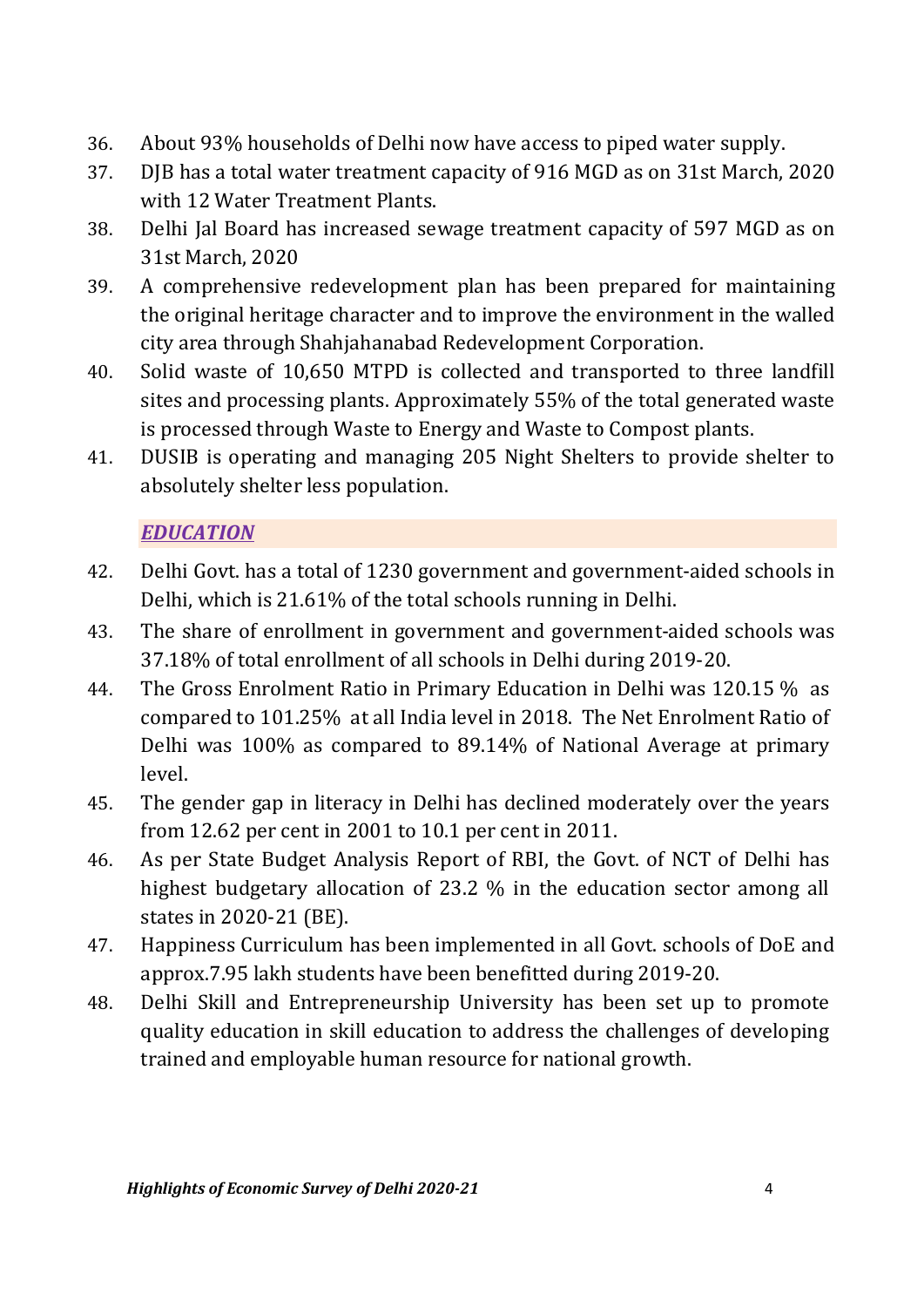## **HEALTH**

- 49. Delhi Govt. is implementing 4 tier health care infrastructure model having Mohalla clinics and Polyclinics at tier-1 & tier-2 for providing primary and secondary health care services.
- 50. Health Infrastructure in Delhi consists of 88 Hospitals, 7 Primary Health Centers, 1585 Dispensaries, 224 Maternity Homes & Sub Centers, 56 Polyclinics, 1151 Nursing Homes, 305 Special Clinics and 17 Medical Colleges as on 31st March 2020.
- 51. Delhi Govt is providing primary health care services through its 995 dispensaries having 496 Aam Aadmi Mohalla Clinics, 181 Allopathic, 46 Ayurvedic, 22 Unani & 107 Homeopathic Dispensaries and other clinics.
- 52. Sanctioned bed capacity in medical institutions in Delhi is 54321. About 14000 new beds are planned to be added by way of completion of ongoing/ new projects and remodeling/ expansion of existing hospitals.
- 53. The govt. has started facility of free radiological diagnostic services & free surgeries in empanelled private health centre's through Delhi Arogya Kosh (DAK).
- 54. Medical treatment of Road accident victims, acid attack/ thermal burn victims is also being carried out through DAK.
- 55. Infant Mortality Rate, Neo-Natal Mortality Rate and Under Five Mortality Rate in respect of Delhi stand at lower levels like 13, 10, and 19 in comparison to All India levels viz 32, 23, 36 respectively in the year 2018.
- 56. Total fertility rate (TFR) of 1.5 in Delhi, is among the lowest in India (All India level – 2.2) which. On the same lines, the crude death rate of 3.3% in Delhi is the lowest in the country.
- 57. Per capita expenditure on health in Delhi has increased from  $\bar{z}$  1996 in the year 2014-15 to ₹3029 in 2019-20.

## SOCIAL SECURITY AND WELFARE

- 58. Financial assistance of  $\bar{\tau}$  2000/- per month for senior citizens of age 60-69 years and  $\overline{z}$  2500/- per month for senior citizens of age 70 years & above is being provided in Delhi. The financial assistance of  $\bar{\sigma}$  2500/- per month to 'persons with special needs' and 'women in distress' is also being provided.
- 59. About 4.49 lakh senior citizens have been provided monthly financial assistance in current FY 2020-21 (till December 2020) and during 2019-20, about 4.64 lakh senior citizens were given financial assistance.

Highlights of Economic Survey of Delhi 2020-21 5